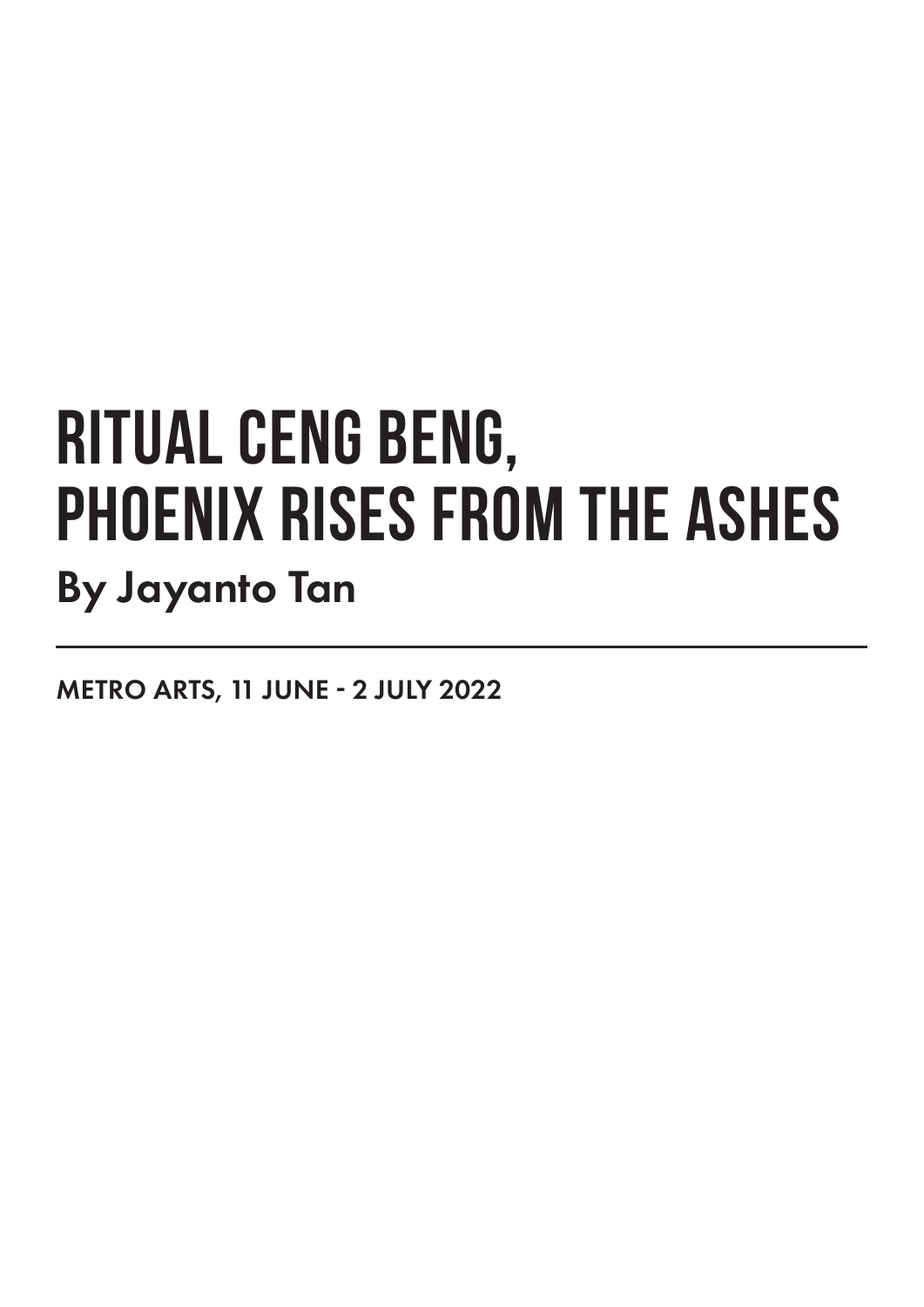This exhibition has been conceived around a photograph taken in the mid-1970s which depicts the scene of a family ritual in a cemetery in a rural part of North Sumatra, Indonesia. The artist appears here as a young boy, alongside his mother, brothers, sisters and brothers-inlaw standing to either side of a tombstone. In front of them an array of edible offerings has been placed on the ground, including plates stacked with a variety of steamed cakes, fruit and noodles. To the right a green box is visible, a treasure chest filled with paper versions of clothing, money and other worldly goods, which will shortly be burnt on the ground behind the tombstone. The rented jeep they have travelled in is visible in the background, parked a short distance from where the family has gathered.

*Ceng Beng* (in Hokkien or *Qing Ming* in romanised Mandarin Chinese) is performed during the second or third lunar month of the Chinese calendar to remember one's ancestors. It involves the cleaning and sweeping of graves and offering food and prayers to the deceased. While the atmosphere captured in this image appears to be that of a jovial family gathering, this intimate record of a family performing the Ceng Beng ceremony took place at a time when expressions of Chinese identity were taboo. President Suharto, who seized power in 1965, had supressed public displays of Chinese language, religion and culture and closed Chinese schools and organisations throughout Indonesia. While the practice of Ceng Beng was not prohibited outright, in a landscape where Indonesia's ethnic Chinese endured systemic discrimination, this photograph documents a family in a small act of resistance to the nations.

Much of Jayanto's work examines a sense of belonging, of belonging to families and belonging to nations, which draws on his life

experiences beginning in a small village near the town of Bandar Tinggi in North Sumatra. Both his parents were of Chinese descent, but his mother's family was *peranakan* Chinese, meaning that they had lived in Indonesia for four or five generations and had intermarried with the local population, while his father had migrated to Sumatra with his parents as an adolescent. Jayanto's mother could speak Hokkien, but the language of the household was a dialect mixed with Malay. When Jayanto lost his father at five years of age, several of his older siblings had already married, and his mother continued to tend to a small landholding at the back of their house, growing cassava, pineapples and bananas to sell. He attended the local primary school where there were a few other ethnic Chinese students, and some Javanese immigrant students, but mostly Batak or Malay. When he was 16 years old, Jayanto's mother, with almost all his eight siblings, decided to move the family to the capital, Jakarta, in search of better livelihoods. Jayanto spent several years studying accounting in Jakarta before moving between Yogyakarta and Bali. In 1997 he migrated permanently to Australia.

The Ceng Beng ritual re-enacted in the gallery space draws on the memory of his family not long after the death of his father. As Jayanto recalls, he didn't like performing Ceng Beng as a young child because he was acutely aware that this was a display of cultural difference. On the occasion captured in the photograph, the ritual was quite elaborate. There are the red oval-shaped rice flour cakes (*kue angku*) with a sweet filling of mung-bean paste in the centre, the pink steamed cupcakes (*kue mangkok*) and the sweet buns (*bak pao*), which Jayanto frequently recreates in ceramic form. However, it wasn't always necessary to visit the gravesite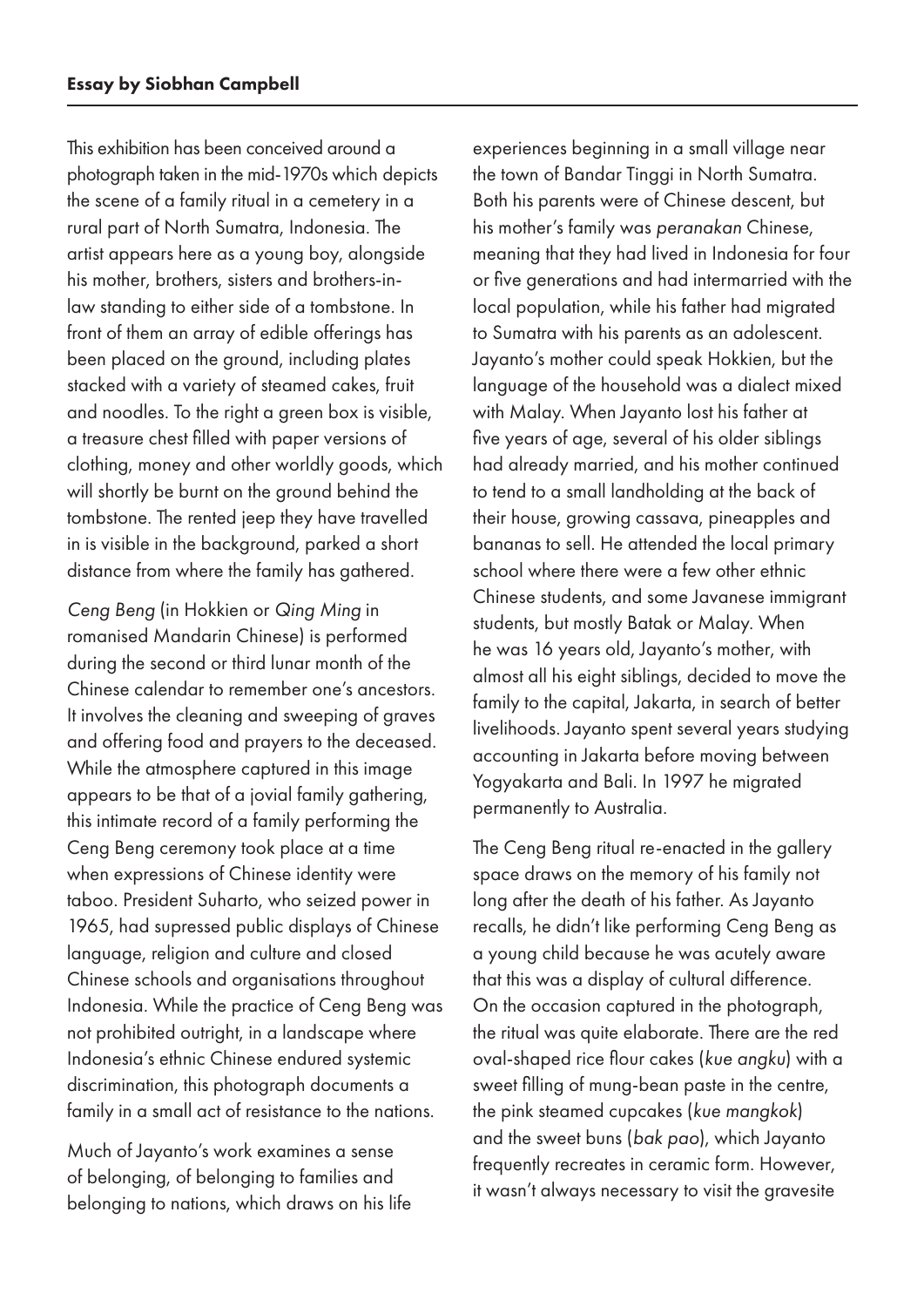as the rites could be performed at home, and the offerings could be quite simple. Though, Jayanto remembers, noodles were always part of it.

The noodles Jayanto has produced here refer to the ubiquitous instant noodle brand *Indomie*, first launched in Indonesia in the early 1970s and soon after being sold with the flavouring to create *mie goreng* (fried noodles), a popular dish believed to have been introduced by Chinese immigrants. The noodle dishes that Jayanto's peranakan Chinese mother prepared for him as a child were made using locally produced fresh noodles, but by the time the family migrated to Jakarta in the mid-1980s instant noodles had become a cheap and convenient way of preparing food in lodgings which lacked a proper kitchen. The family rarely ate together in Jakarta as they were all out of the house working, returning home only to sleep. In this context, and as for many working-class Indonesians, instant noodles came to be a mainstay of their diets. Throughout Indonesia, the banana leaf is commonly used as a disposable plate and to wrap and cook different foods. In using both instant noodles and banana leaves as part of his performance, Jayanto intentionally dislodges notions of cultural authenticity by bringing the instant noodle into the realm of the family 'tradition'.

In the same manner of intentionally re-enacting a tradition as a form of defiance, Jayanto has created a backdrop for this scene of fabric panels featuring the Chinese ornament design 'double-happiness' (*shuāngxǐ*). This is a commonly used as a decorative motif in Indonesian Chinese wedding ceremonies, often written in red or gold and pasted on walls. Here it stands for the struggle for marriage equality in Australia, and in Indonesia, where samesex marriage has not been recognised. Just as

Chinese culture was once considered a threat to Indonesian moral values and culture under the regime of former President Suharto, Indonesian opposition to homosexuality is often based on the notion that it is incompatible with Indonesian culture. Jayanto likens the cloth panels to the screens used in the traditional *layar tancap*, open air film screenings, once a popular way to experience the cinema. And with this Jayanto invites the viewing audience to share the intimate realm of personal memories and narratives that define his practice.